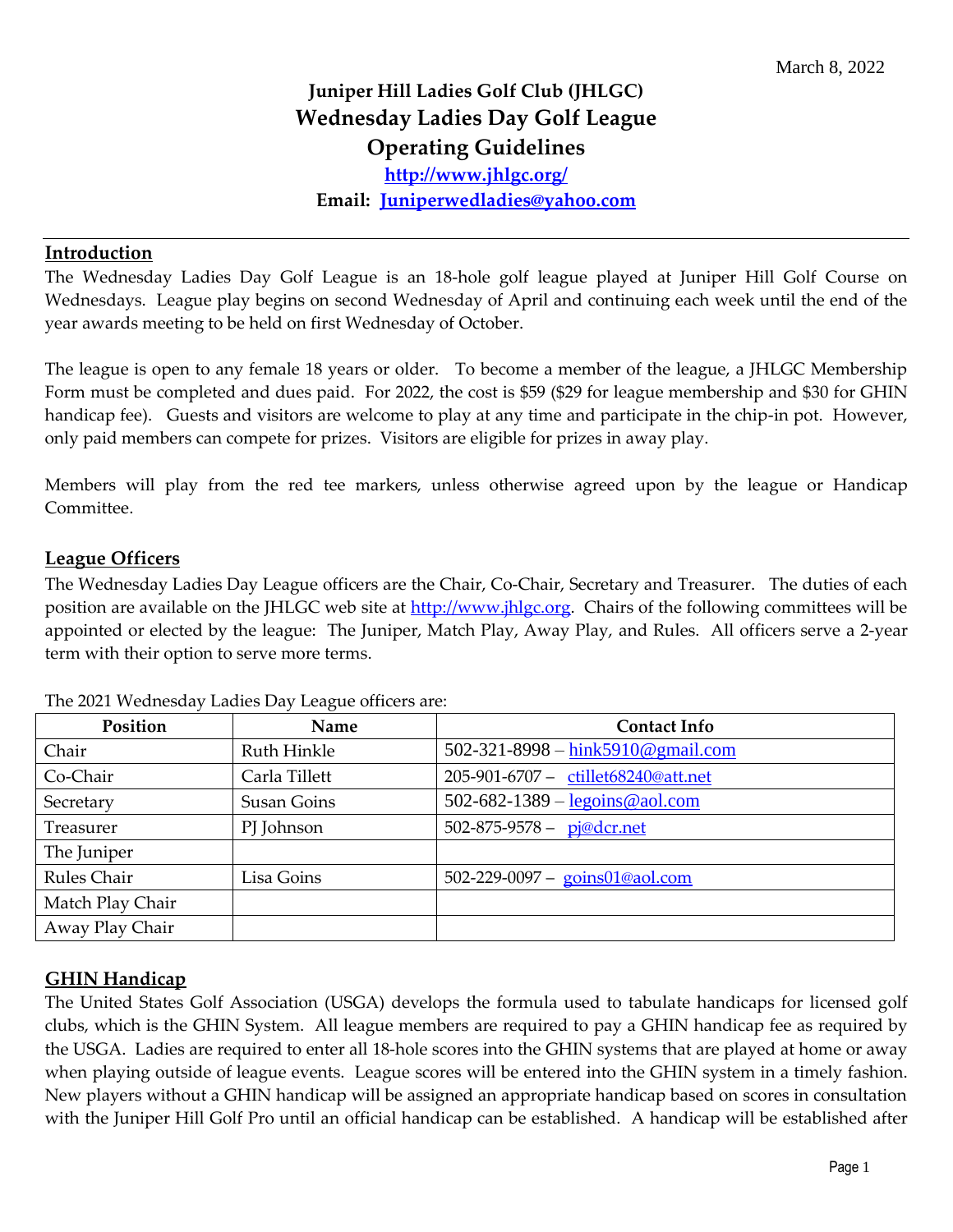fifty-four (54) holes of golf are played. A player must play fourteen (14) holes to constitute a round for handicap purposes.

### **League Start Times, Format and Procedure**

League will begin on Wednesday, April 13th **.** Members sign-up each week in advance for the next week's play to facilitate pairings and tee assignments. To sign-up, contact the league administrator at [juniperwedladies@yahoo.com.](mailto:juniperwedladies@yahoo.com)

Unless otherwise noted, the league will play the following formats this season:

- April Make your own foursome (MYOF) with assigned tee times.
- May September
	- o 1 st Wednesday Flighted
	- o 2 nd Wednesday MYOF
	- o 3 rd Wednesday Buddy/Buddy. Business meeting on pavilion (weather permitting).
	- o 4 th Wednesday MYOF
	- o 5 th Wednesday MYOF
- The league will play the third Monday of August rather than Wednesday due to "*The Juniper Invitational Tournament*".

Unless otherwise noted, the league will play the following times this season:

- April Tee times beginning at 9 AM.
- May September: 1<sup>st</sup> and 3<sup>rd</sup> Wednesday will be shotgun start. Meet at 8:30 AM and play at 9:00 AM.
- May Tee times will start at 8:30 AM or earlier depending on weather.
- June September: Tee times will start at 7:30 AM.

#### **Inclement Weather**

If the League Administrator, after consultation with the Juniper Hill Golf Pro, determines that the weather is deemed unacceptable for play due to rain, lightning, temperatures either too hot/cold, or other impending weather conditions, league play will be canceled. If any of these weather conditions occur and league play is interrupted, there will be a **maximum** 30-minute delay before canceling competition at which time no winners will be awarded prizes.

### **Flights**

League competition is flighted by handicap based on the GHIN system. \*Refer to the 2022 JHLGC Playing Condition Rules under Requests from the Handicap Committee.

Handicap ranges and flights are subject to change depending on the number in each flight. Typically, there should be no more than 16 per flight and no less than 10.

#### **Scorecards**

Each member will be provided with a scorecard during league play. Print your name (one name per card) and handicap on the card. Record your score, counting all strokes, including whiffs. Below your hole score, enter your putts. Refer to the 2022 JHLGC Rules concerning attending the flag and putts.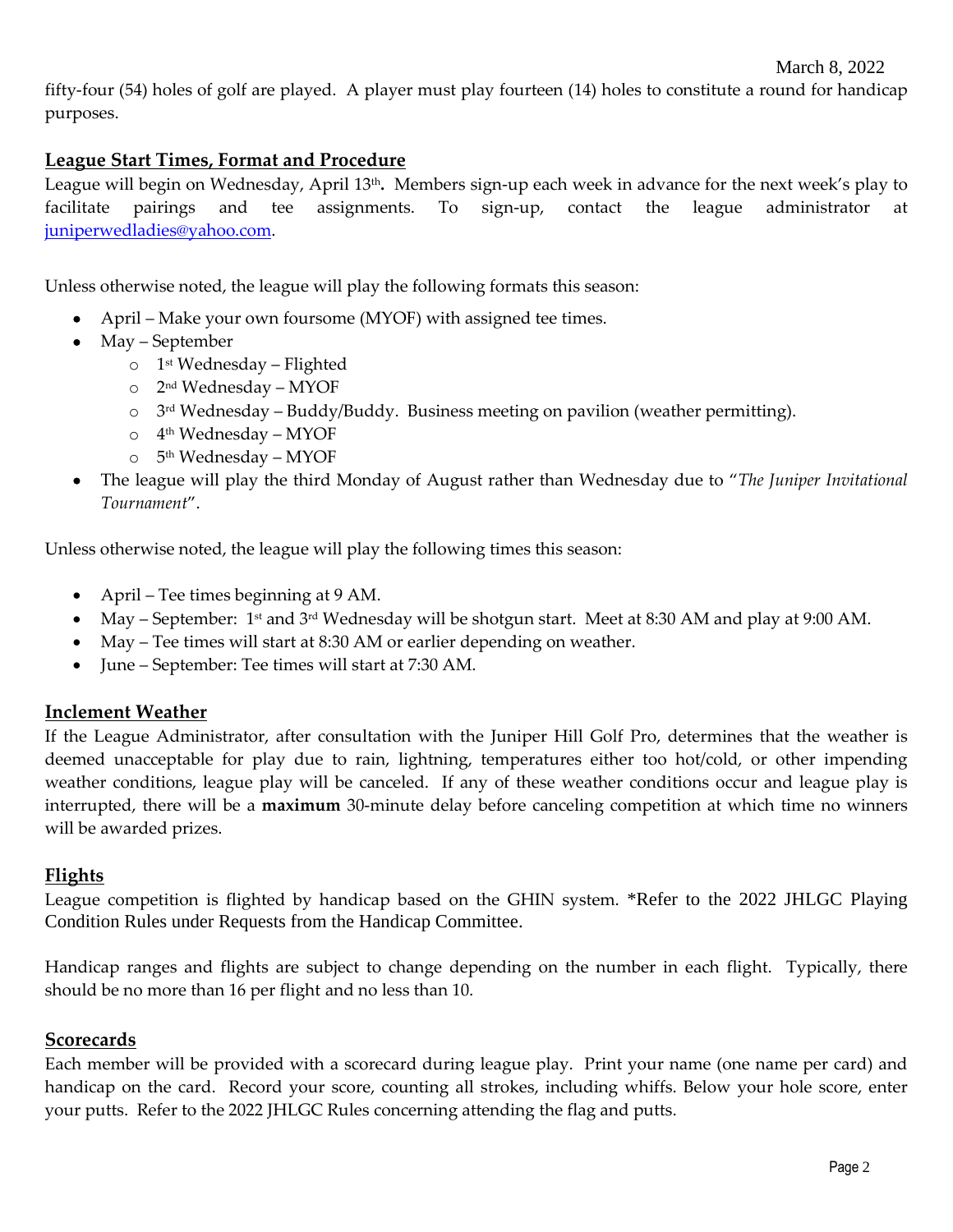Total your score showing handicap, gross score, net score, and total putts. Date, sign and have another golfer in your group attest your card. Leave the scorecard on the sign-in table. **Improperly completed scorecards will not be considered for prizes.**

# **Chip-In Pot**

A fifty cent (\$.50) chip-in pot will be available when you sign-in for play. If you want to participate, place your money in the chip-in can and sign the chip-in sheet prior to playing. It is your responsibility to circle your name if you have any chip-ins after play on the sheet and indicate the hole(s) you chipped in and record the chip-in on the Ringer Sheet. If you do not complete your round, you will still receive your share of the chip-in pot, but you cannot include the chip-in on your Ringer Sheet. The money collected each morning will be distributed evenly among the winners the following week. In the event there is no weekly winner, the pot will carry over to the next week.

### **Ringer Sheet**

Members will be responsible for managing your Ringer Sheet, which is set up to see how you improve throughout the season. The first time you play, your scores will be entered in ink. You never change the original score. Every time you play in league play after that, if your score improves on any given hole, then that hole score will be changed using a pencil. You are also responsible for marking any birdies or eagles on the Ringer Sheet.

**If you play the Wildcat tees temporarily (due to injury or medical reasons), your Ringer Sheet scores MAY NOT be changed.** 

**If the League Chair or Golf Pro cancels play before a player has completed a round or if a player voluntarily stops their play for any reason, the Ringer Sheet MAY NOT be changed.** If fourteen (14) holes have been played and play is cancelled, the ringer sheet may be updated for those holes actually played.

# **Weekly Winners, Prizes and Awards**

Players must play with another league member to be eligible for prizes who will attest your scorecard. Ladies may only win two weeks in a row. Winners are determined in the following order: 1st low gross, 1st low net, 2nd low gross and 2<sup>nd</sup> low net. Prizes will be awarded based on a point system and will be distributed at the end-ofthe-year awards meeting.

### • *Weekly winners are awarded as follows:*

- o Two lowest gross scores (actual stroke total)
- o Two lowest net scores (actual stroke total minus the player's GHIN handicap)
- o Ties for low gross or low net will be determined by a scorecard playoff (SCP) starting with the hardest handicap hole played.
- o Duplicate awards will be given in the case of ties for low putts.

*League Tournament:* The best two rounds, thirty-six (36 holes), of golf in the month of August will be used for league tournament scores. For tournament purposes, handicaps will be based on the first Monday of August revision of the handicap report for the duration of the tournament. Members must have played at least five (5) league days to be eligible to win. A player may win only one (1) prize in the final league tournament.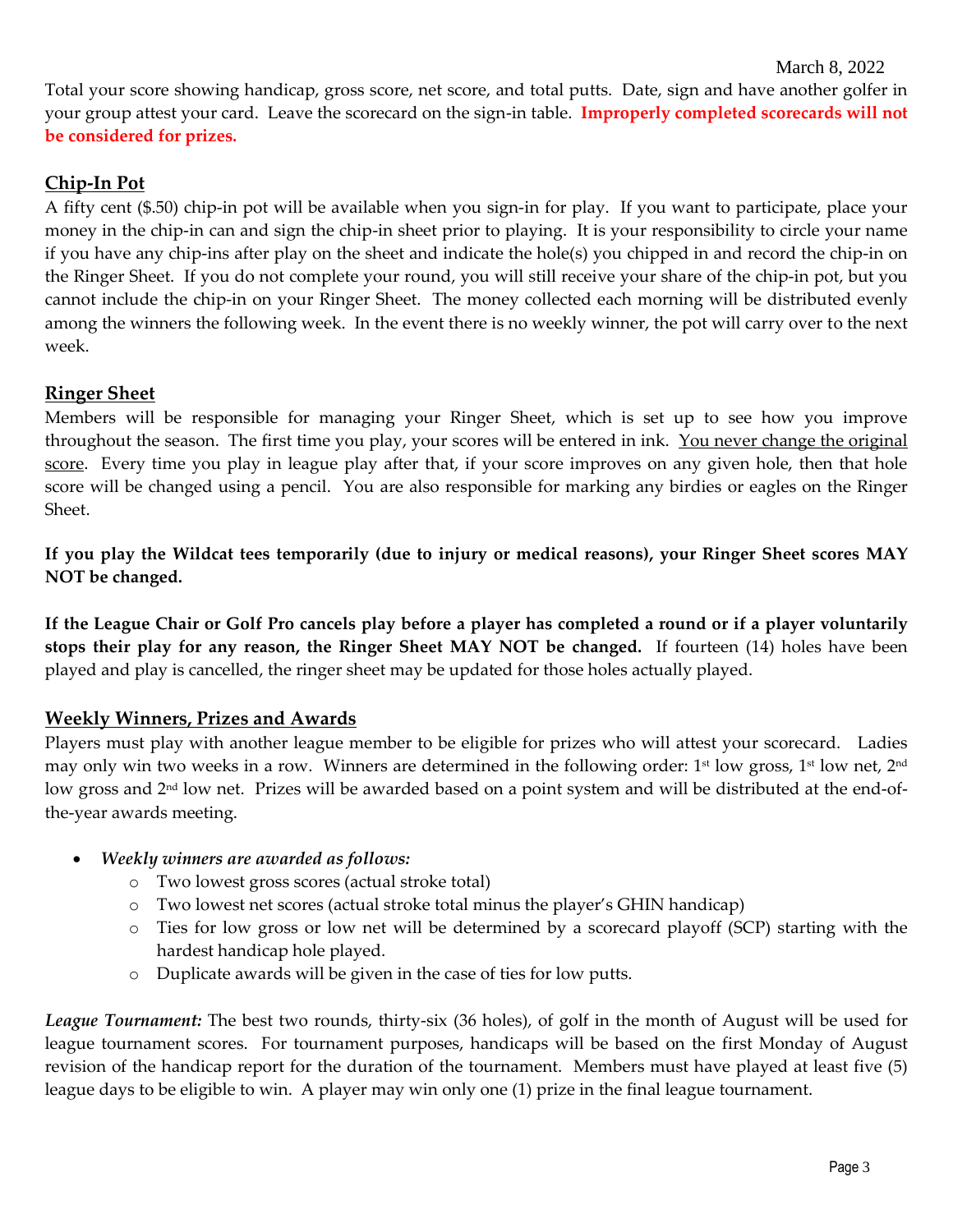#### *League Tournament prizes will be awarded as follows:*

- o Overall Low Gross "Medalist"
- o Overall Low Net
- $\circ$  Low Gross (1<sup>st</sup> and 2<sup>nd</sup>) Each flight
- $\circ$  Low Net (1<sup>st</sup> and 2<sup>nd</sup>) Each flight
- o Low Putts Each flight

### *End of the Year Awards will be awarded as follows:*

- o Low Ringer Sheet, Low Putts and Most Improved Ringer Sheet
- o Eagles and Birdies
- o Most Improved Golfer (based on improved handicap)
- o Perfect Attendance
- o Duplicate awards will be given in case of ties for low putts or low Ringer Sheet

### **Rules for League Play**

The Wednesday Ladies Day Golf League adheres to the Juniper Hill Ladies Golf Club Rules and local rules established by the Juniper Hill Golf Pro. These rules can be located on the JHLGC website at: [http://www.jhlgc.org/.](http://www.jhlgc.org/)

### **Wildcat Tees**

Refer to the **2022** JHLGC Handicap Rules to determine eligibility to play from the Wildcat Tees. Ladies who are eligible to play from the Wildcat tees use a different scorecard and have a handicap based on those tees. They will play by the same JHLGC rules and local rules. They must declare playing the Wildcat tees at the beginning of the season and will continue to play those tees as defined by the 2022 JHLGC Handicap Rules or Handicap Committee.

# **Most Improved Golfer Criteria**

The USGA Handicap System" manual provides a formula to determine the Most Improved Golfer, which is awarded to a member of the Wednesday Ladies Day League at the end of the year. The dates used for beginning and end of the season are March 1 – October 1. Refer to the JHLGC Rules concerning eligibility for Most Improved Golfer award.

# **The Juniper**

The Wednesday Ladies Day League hosts "*The Juniper Invitational Golf Tournament"* at Juniper Hill Golf Course, which is a one-day event the third Wednesday of August. Entry forms and fees are collected in advance, and The Juniper Chair will organize the event. Ladies must be eighteen (18) years old to participate.

# **Match Play**

If there is sufficient interest, the league will host a Match Play event. Ladies may sign up to participate in the league's Match Play where they will be paired for tournament play based on the USGA rules governing Match Play. There will be no fee to participate. Rules for Match Play will be made available before match and can be located on the league's website at: [http://www.jhlgc.org/.](http://www.jhlgc.org/)

In the case of a bye for the week, ladies may participate in regular league play and be eligible for prizes.